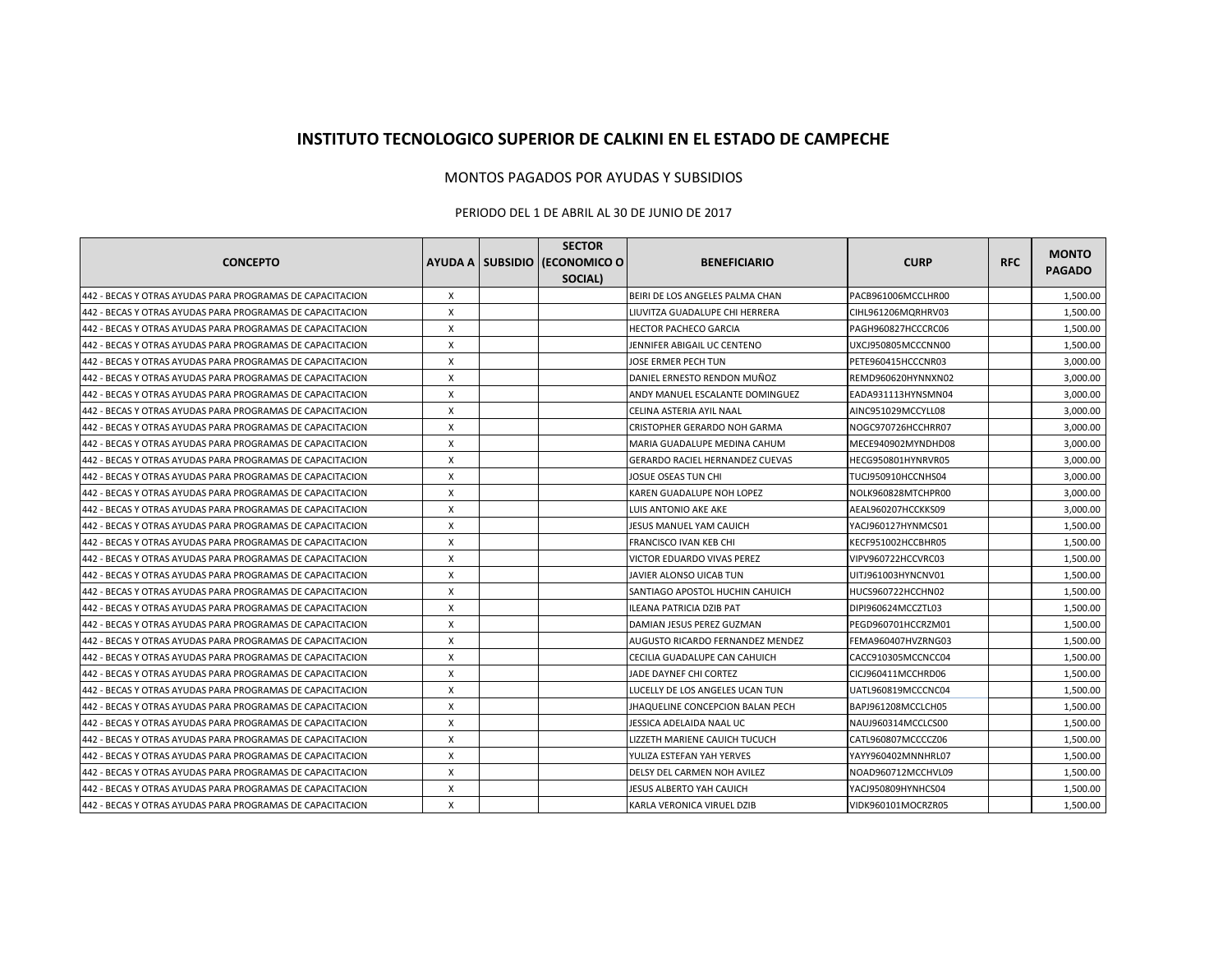| 442 - BECAS Y OTRAS AYUDAS PARA PROGRAMAS DE CAPACITACION | X            |  | CINTHIA MARIA UCAN SANCHEZ          | UASC960111MYNCNN04  | 1,500.00 |
|-----------------------------------------------------------|--------------|--|-------------------------------------|---------------------|----------|
| 442 - BECAS Y OTRAS AYUDAS PARA PROGRAMAS DE CAPACITACION | X            |  | JAIME IVAN KU MUKUL                 | KUMJ960324HCCXKM05  | 1,500.00 |
| 442 - BECAS Y OTRAS AYUDAS PARA PROGRAMAS DE CAPACITACION | X            |  | JAVIER SANTANA CUTZ ARCIA           | CUAJ951216HCCTRV03  | 1,500.00 |
| 442 - BECAS Y OTRAS AYUDAS PARA PROGRAMAS DE CAPACITACION | X            |  | KATYA MICHELLE TUYUB NAAL           | TUNK951106MQRYLT05  | 1,500.00 |
| 442 - BECAS Y OTRAS AYUDAS PARA PROGRAMAS DE CAPACITACION | X            |  | ADDY GABRIELA BALAM CAAMAL          | BACA960205MCCLMMD05 | 1,500.00 |
| 442 - BECAS Y OTRAS AYUDAS PARA PROGRAMAS DE CAPACITACION | X            |  | INGRID KARINA CAN MAS               | CAMI960726MCCNSN05  | 1,500.00 |
| 442 - BECAS Y OTRAS AYUDAS PARA PROGRAMAS DE CAPACITACION | x            |  | JOSE REYNALDO CEH POOT              | CEPR951126HCCHTY00  | 1,500.00 |
| 442 - BECAS Y OTRAS AYUDAS PARA PROGRAMAS DE CAPACITACION | X            |  | <b>FABRICIO MALDONADO MENDOZA</b>   | MAMF951004HCSLNB04  | 1,500.00 |
| 442 - BECAS Y OTRAS AYUDAS PARA PROGRAMAS DE CAPACITACION | X            |  | RUBEN MANUEL MONTERO CUEVAS         | MOCR960505HCCNVB05  | 1,500.00 |
| 442 - BECAS Y OTRAS AYUDAS PARA PROGRAMAS DE CAPACITACION | X            |  | LUIS DAVID CHAN AKE                 | CAAL960220HCCHKS09  | 1,500.00 |
| 442 - BECAS Y OTRAS AYUDAS PARA PROGRAMAS DE CAPACITACION | X            |  | RUBI GUADALUPE GARCIA ORDOÑEZ       | GAOR950314MCCRRB05  | 1,500.00 |
| 442 - BECAS Y OTRAS AYUDAS PARA PROGRAMAS DE CAPACITACION | X            |  | ARELY ANAHI ITZA COLLI              | IACA960421MCCTLR07  | 1,500.00 |
| 442 - BECAS Y OTRAS AYUDAS PARA PROGRAMAS DE CAPACITACION | X            |  | VICTORIA NATIVIDAD HAAS CHABLE      | HACV960906MCCSHC04  | 650.00   |
| 442 - BECAS Y OTRAS AYUDAS PARA PROGRAMAS DE CAPACITACION | X            |  | MARIBEL RUCELLY CANEPA WICAB        | CAWM970605MCCNCR09  | 650.00   |
| 442 - BECAS Y OTRAS AYUDAS PARA PROGRAMAS DE CAPACITACION | X            |  | MILKA IRENE COOL CONTRERAS          | COCM961103MCCLNL01  | 650.00   |
| 442 - BECAS Y OTRAS AYUDAS PARA PROGRAMAS DE CAPACITACION | x            |  | ESMERALDA GUADALUPE PASTRANA ZAPATA | PAZE961002MCCSPS04  | 650.00   |
| 442 - BECAS Y OTRAS AYUDAS PARA PROGRAMAS DE CAPACITACION | Χ            |  | ERIC ULISES PERERA MAY              | PEME960906HCCRYR09  | 650.00   |
| 442 - BECAS Y OTRAS AYUDAS PARA PROGRAMAS DE CAPACITACION | X            |  | HEDER DANIEL GONZALEZ AZNAR         | GOAH960828HCCNZD08  | 650.00   |
| 442 - BECAS Y OTRAS AYUDAS PARA PROGRAMAS DE CAPACITACION | X            |  | JESSICA ELIZABETH HOMA YAH          | HOYJ970608MCCMHS02  | 650.00   |
| 442 - BECAS Y OTRAS AYUDAS PARA PROGRAMAS DE CAPACITACION | X            |  | ALICIA GUADALUPE CANUL LOPEZ        | CALA961101MCCNPL08  | 650.00   |
| 442 - BECAS Y OTRAS AYUDAS PARA PROGRAMAS DE CAPACITACION | X            |  | NALLELY ELIZABETH SANCHEZ QUINTAL   | SAQN951029MYNNNL08  | 650.00   |
| 442 - BECAS Y OTRAS AYUDAS PARA PROGRAMAS DE CAPACITACION | X            |  | NELSON BERNARDO MAY PECH            | MAPN970623HCCYCL05  | 650.00   |
| 442 - BECAS Y OTRAS AYUDAS PARA PROGRAMAS DE CAPACITACION | Χ            |  | JESUS ADOLFO RODRIGUEZ KEB          | ROKJ951006HCCDBS01  | 650.00   |
| 442 - BECAS Y OTRAS AYUDAS PARA PROGRAMAS DE CAPACITACION | X            |  | ELENA GUADALUPE MARTINEZ MAY        | MXME970712MCCRYL07  | 650.00   |
| 442 - BECAS Y OTRAS AYUDAS PARA PROGRAMAS DE CAPACITACION | $\mathsf{x}$ |  | OSWALDO GIOVANNY SIMA PAVON         | SIPO970508HCCMVS00  | 650.00   |
| 442 - BECAS Y OTRAS AYUDAS PARA PROGRAMAS DE CAPACITACION | X            |  | EDGAR ANTONIO PISTE HERRERA         | PIHE950420HCCSRD01  | 650.00   |
| 442 - BECAS Y OTRAS AYUDAS PARA PROGRAMAS DE CAPACITACION | X            |  | ARIEZEL JESUS MADERO CANUL          | MACA961203HCCDNR04  | 650.00   |
| 442 - BECAS Y OTRAS AYUDAS PARA PROGRAMAS DE CAPACITACION | X            |  | <b>CESAR JOSE BRITO MEDINA</b>      | BIMC970125HCCRDS00  | 650.00   |
| 442 - BECAS Y OTRAS AYUDAS PARA PROGRAMAS DE CAPACITACION | X            |  | JESUS ALEJANDRO SOSA SALAZAR        | SOSJ970203HCCSLS00  | 650.00   |
| 442 - BECAS Y OTRAS AYUDAS PARA PROGRAMAS DE CAPACITACION | Χ            |  | <b>FIDEL TUN ALLENDE</b>            | TUAF941110HCCNLD15  | 650.00   |
| 442 - BECAS Y OTRAS AYUDAS PARA PROGRAMAS DE CAPACITACION | X            |  | <b>KEVIN JOEL CAUICH KU</b>         | CAKK960102HCCCXV07  | 650.00   |
| 442 - BECAS Y OTRAS AYUDAS PARA PROGRAMAS DE CAPACITACION | X            |  | JOSE GUSTAVO SANCHEZ HERNANDEZ      | SAHG960630HCCNRS00  | 650.00   |
| 442 - BECAS Y OTRAS AYUDAS PARA PROGRAMAS DE CAPACITACION | X            |  | ABRAHAM DE ATOCHA CAN KU            | CXKA960725HCCNXB04  | 650.00   |
| 442 - BECAS Y OTRAS AYUDAS PARA PROGRAMAS DE CAPACITACION | X            |  | GISSEL BEATRIZ HERRERA CAUICH       | HECG960818MCCRHS03  | 650.00   |
| 442 - BECAS Y OTRAS AYUDAS PARA PROGRAMAS DE CAPACITACION | X            |  | VERENICE DEL CARMEN CAUICH CHE      | CACV940727MCCCHR00  | 650.00   |
| 442 - BECAS Y OTRAS AYUDAS PARA PROGRAMAS DE CAPACITACION | X            |  | MIRIAN CONCEPCION SANCHEZ XOOL      | SAXM950125MYNNLR05  | 650.00   |
| 442 - BECAS Y OTRAS AYUDAS PARA PROGRAMAS DE CAPACITACION | X            |  | SANDY GUADALUPE NAAL CHI            | NACS930804MCCLHN06  | 650.00   |
| 442 - BECAS Y OTRAS AYUDAS PARA PROGRAMAS DE CAPACITACION | X            |  | MARIA CONCEPCION MAAS UC            | MAUC940807MCCSCN05  | 650.00   |
| 442 - BECAS Y OTRAS AYUDAS PARA PROGRAMAS DE CAPACITACION | x            |  | MAGNOLIA NARVAEZ PALOMEQUE          | NAPM960318MCCRLG07  | 650.00   |
| 442 - BECAS Y OTRAS AYUDAS PARA PROGRAMAS DE CAPACITACION | X            |  | MARIA LILIANA KOYOC CAAMAL          | KOCL940113MCCYML04  | 650.00   |
| 442 - BECAS Y OTRAS AYUDAS PARA PROGRAMAS DE CAPACITACION | $\mathsf{x}$ |  | AITZEL ESTHER UH CRUZ               | UXCA940215MYNHRT01  | 650.00   |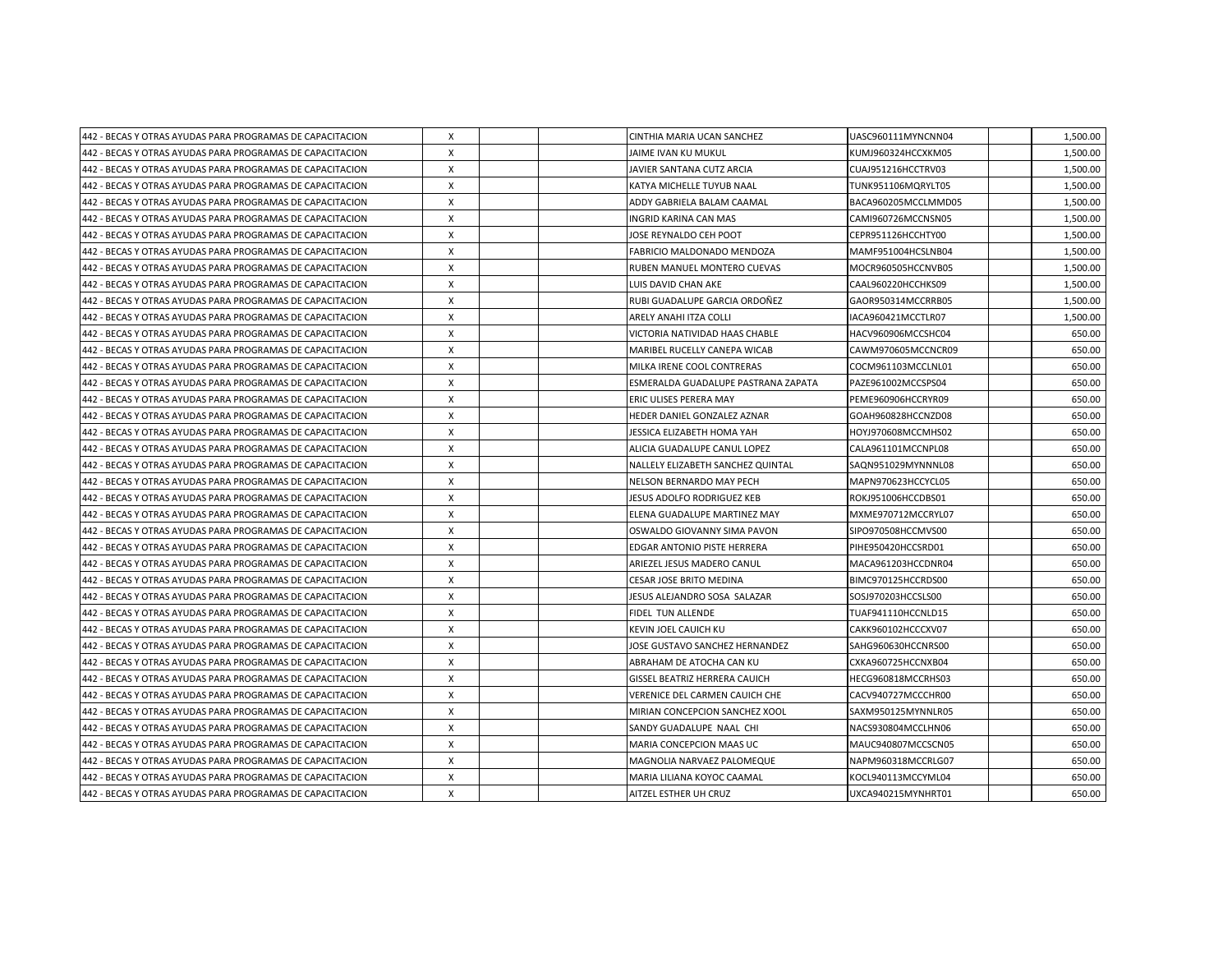| 442 - BECAS Y OTRAS AYUDAS PARA PROGRAMAS DE CAPACITACION | Χ            |  | JUNELY ISABEL CHOC LOPEZ        | COLJ941014MQRHPN01 | 650.00 |
|-----------------------------------------------------------|--------------|--|---------------------------------|--------------------|--------|
| 442 - BECAS Y OTRAS AYUDAS PARA PROGRAMAS DE CAPACITACION | X            |  | LUZ DEL ROSARIO TUZ KU          | TUKL910621MYNZXZ01 | 650.00 |
| 442 - BECAS Y OTRAS AYUDAS PARA PROGRAMAS DE CAPACITACION | X            |  | MARIA NATALIA CAUICH CANUL      | CACN950725MCCCNT00 | 650.00 |
| 442 - BECAS Y OTRAS AYUDAS PARA PROGRAMAS DE CAPACITACION | X            |  | ANGELICA DEL CARMEN CIH CHI     | CICA930716MYNHHN09 | 650.00 |
| 442 - BECAS Y OTRAS AYUDAS PARA PROGRAMAS DE CAPACITACION | X            |  | <b>WENDI ROCIO POOT TUN</b>     | POTW931025MCCTNN07 | 650.00 |
| 442 - BECAS Y OTRAS AYUDAS PARA PROGRAMAS DE CAPACITACION | X            |  | LUZ AIR LARA CHAN               | LACL961218MCCRHZ07 | 650.00 |
| 442 - BECAS Y OTRAS AYUDAS PARA PROGRAMAS DE CAPACITACION | X            |  | MARIA DE FATIMA NAAL QUIÑONES   | NAQF960513MCCLXT00 | 650.00 |
| 442 - BECAS Y OTRAS AYUDAS PARA PROGRAMAS DE CAPACITACION | X            |  | MARIA RAQUEL CEH POOT           | CEPR950202MCCHTQ01 | 650.00 |
| 442 - BECAS Y OTRAS AYUDAS PARA PROGRAMAS DE CAPACITACION | X            |  | ESTEFANI LIZETH CHIN CAHUICH    | CICE960306MCCHHS03 | 650.00 |
| 442 - BECAS Y OTRAS AYUDAS PARA PROGRAMAS DE CAPACITACION | X            |  | CLAUDIA MARIA CAAMAL CHAN       | CACC950315MCCMHL00 | 650.00 |
| 442 - BECAS Y OTRAS AYUDAS PARA PROGRAMAS DE CAPACITACION | X            |  | EDUARDO JOSE MEDINA CHAN        | MECE951013HCCDHD00 | 650.00 |
| 442 - BECAS Y OTRAS AYUDAS PARA PROGRAMAS DE CAPACITACION | X            |  | DAVID ISAI TZUC CANUL           | TUCD951224HYNZNV08 | 650.00 |
| 442 - BECAS Y OTRAS AYUDAS PARA PROGRAMAS DE CAPACITACION | x            |  | TONATHIU JHONATHAN UICAB CAN    | UICT941223HCCCNN02 | 650.00 |
| 442 - BECAS Y OTRAS AYUDAS PARA PROGRAMAS DE CAPACITACION | X            |  | SALVADOR ALBERTO LOPEZ CAUICH   | LOCS941117HCCPCL03 | 650.00 |
| 442 - BECAS Y OTRAS AYUDAS PARA PROGRAMAS DE CAPACITACION | X            |  | <b>CESAR ALBERTO HAU CANUL</b>  | HACC941104HCCXNS04 | 650.00 |
| 442 - BECAS Y OTRAS AYUDAS PARA PROGRAMAS DE CAPACITACION | x            |  | JORGE ARMANDO MAAS AKE          | MAAJ950603HCCSKR04 | 650.00 |
| 442 - BECAS Y OTRAS AYUDAS PARA PROGRAMAS DE CAPACITACION | X            |  | ERIK ALFREDO SUNZA HERNANDEZ    | SUHE931027HCCNRR06 | 650.00 |
| 442 - BECAS Y OTRAS AYUDAS PARA PROGRAMAS DE CAPACITACION | X            |  | JUAN DIEGO CANUL MOO            | CAMJ951113HCCNXN04 | 650.00 |
| 442 - BECAS Y OTRAS AYUDAS PARA PROGRAMAS DE CAPACITACION | X            |  | CARLOS ALBERTO CUTZ VELAZQUEZ   | CUVC970421HCCTLR05 | 650.00 |
| 442 - BECAS Y OTRAS AYUDAS PARA PROGRAMAS DE CAPACITACION | X            |  | EDUARDO HERNANDEZ NARANJO       | HENE951012HVZRRD00 | 650.00 |
| 442 - BECAS Y OTRAS AYUDAS PARA PROGRAMAS DE CAPACITACION | X            |  | MIGUEL FRANCISCO ORTEGA ALONSO  | OEAM961028HCCRLG00 | 650.00 |
| 442 - BECAS Y OTRAS AYUDAS PARA PROGRAMAS DE CAPACITACION | X            |  | LUIS PERFECTO CHAN CAUICH       | CACL950418HCCHCS08 | 650.00 |
| 442 - BECAS Y OTRAS AYUDAS PARA PROGRAMAS DE CAPACITACION | X            |  | JORGE WILBERTH CANCHE CHI       | CACJ941121HCCNHR08 | 650.00 |
| 442 - BECAS Y OTRAS AYUDAS PARA PROGRAMAS DE CAPACITACION | X            |  | LUIS FELIPE VELA KANTUN         | VEKL940927HQRLNS04 | 650.00 |
| 442 - BECAS Y OTRAS AYUDAS PARA PROGRAMAS DE CAPACITACION | X            |  | ROYBERTH ANSONY BRICEÑO HAAS    | BIHR930720HCCRSY09 | 650.00 |
| 442 - BECAS Y OTRAS AYUDAS PARA PROGRAMAS DE CAPACITACION | X            |  | JOSE ESTEBAN VERA CASANOVA      | VECE951101HMCRSS06 | 650.00 |
| 442 - BECAS Y OTRAS AYUDAS PARA PROGRAMAS DE CAPACITACION | X            |  | ERIK GONZALO PERERA COLLI       | PECE931011HYNRLR09 | 650.00 |
| 442 - BECAS Y OTRAS AYUDAS PARA PROGRAMAS DE CAPACITACION | X            |  | PEDRO MARTIN KU BRICEÑO         | KUBP940717HCCXRD06 | 650.00 |
| 442 - BECAS Y OTRAS AYUDAS PARA PROGRAMAS DE CAPACITACION | Χ            |  | ANGEL FRANCISCO UCAN KU         | UAKA960603HYNCXN01 | 650.00 |
| 442 - BECAS Y OTRAS AYUDAS PARA PROGRAMAS DE CAPACITACION | X            |  | VICTOR EDUARDO VIVAS PEREZ      | VIPV960722HCCVRC03 | 650.00 |
| 442 - BECAS Y OTRAS AYUDAS PARA PROGRAMAS DE CAPACITACION | X            |  | JESUS ANDREI JIMENEZ MENDOZA    | JIMJ941013HCCMNS07 | 650.00 |
| 442 - BECAS Y OTRAS AYUDAS PARA PROGRAMAS DE CAPACITACION | X            |  | GUALBERTO EMMANUEL CASANOVA CAN | CACG920227HYNSNL14 | 650.00 |
| 442 - BECAS Y OTRAS AYUDAS PARA PROGRAMAS DE CAPACITACION | X            |  | VICTOR ALFONSO CAHUICH POOT     | CAPV920510HCCHTC08 | 650.00 |
| 442 - BECAS Y OTRAS AYUDAS PARA PROGRAMAS DE CAPACITACION | X            |  | DIEGO ADRIAN CHIM HAAS          | CIHD950424HCCHSG17 | 650.00 |
| 442 - BECAS Y OTRAS AYUDAS PARA PROGRAMAS DE CAPACITACION | X            |  | JESUS GREGORIO SUAREZ SEGOVIA   | SUSJ961107HCCRGS09 | 650.00 |
| 442 - BECAS Y OTRAS AYUDAS PARA PROGRAMAS DE CAPACITACION | X            |  | KEVIN JESUS SUNZA ESCALANTE     | SUEK970128HCCNSV08 | 650.00 |
| 442 - BECAS Y OTRAS AYUDAS PARA PROGRAMAS DE CAPACITACION | X            |  | ERIK IVAN PEREZ GONZALEZ        | PEGE951030HCCRNR07 | 650.00 |
| 442 - BECAS Y OTRAS AYUDAS PARA PROGRAMAS DE CAPACITACION | X            |  | MANUEL ADRIAN LOPEZ DE LA CRUZ  | LOCM951018HTCPRN01 | 650.00 |
| 442 - BECAS Y OTRAS AYUDAS PARA PROGRAMAS DE CAPACITACION | x            |  | ANTONIO DE JESUS POOT ULLOA     | POUA941206HCCTLN00 | 650.00 |
| 442 - BECAS Y OTRAS AYUDAS PARA PROGRAMAS DE CAPACITACION | X            |  | JHONNY ABELARDO PECH ESTRELLA   | PEEJ970326HCCCSH02 | 650.00 |
| 442 - BECAS Y OTRAS AYUDAS PARA PROGRAMAS DE CAPACITACION | $\mathsf{x}$ |  | JOHAN RAFAEL NAAL ZUÑIGA        | NAZJ960402HCCLXH05 | 650.00 |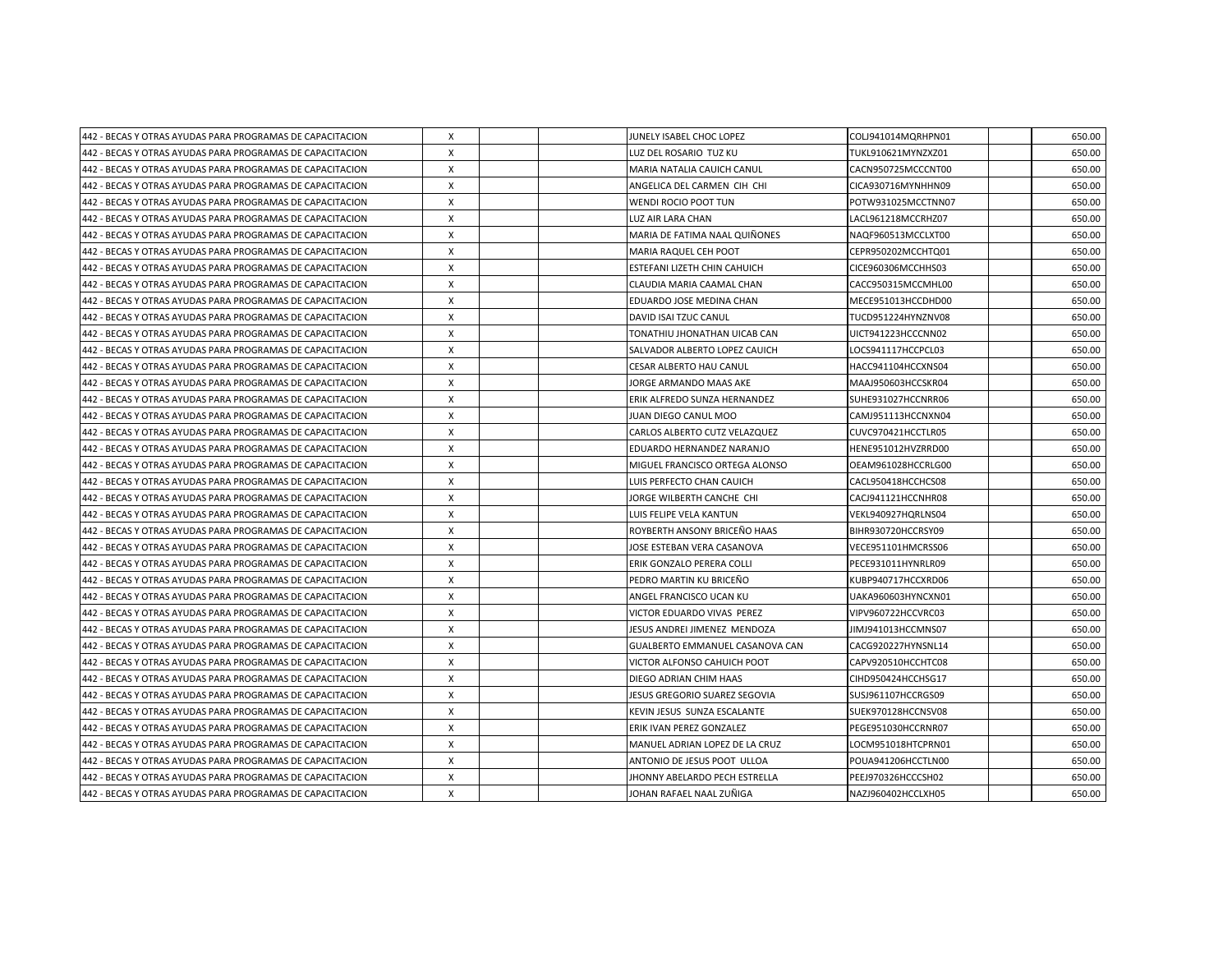| 442 - BECAS Y OTRAS AYUDAS PARA PROGRAMAS DE CAPACITACION | Χ            |  | <b>ERICK YAIR FARFAN PECH</b>       | FAPE951210HCCRCR05 | 650.00 |
|-----------------------------------------------------------|--------------|--|-------------------------------------|--------------------|--------|
| 442 - BECAS Y OTRAS AYUDAS PARA PROGRAMAS DE CAPACITACION | X            |  | CARLOS ALEJANDRO TZEEK CAN          | TECC960604HCCZNR06 | 650.00 |
| 442 - BECAS Y OTRAS AYUDAS PARA PROGRAMAS DE CAPACITACION | X            |  | ALDO LEONEL PUCH AKE                | PUAA931207HCCCKL08 | 650.00 |
| 442 - BECAS Y OTRAS AYUDAS PARA PROGRAMAS DE CAPACITACION | X            |  | JOSE ALEJANDRO CAUICH GAMBOA        | CXGA940521HYNCML08 | 650.00 |
| 442 - BECAS Y OTRAS AYUDAS PARA PROGRAMAS DE CAPACITACION | X            |  | MIGUEL ENRIQUE BLANQUETO PACAB      | BAPM931015HYNLCG04 | 650.00 |
| 442 - BECAS Y OTRAS AYUDAS PARA PROGRAMAS DE CAPACITACION | X            |  | JESUS ENRIQUE UICAB CAUICH          | UICJ951101HCCCCS09 | 650.00 |
| 442 - BECAS Y OTRAS AYUDAS PARA PROGRAMAS DE CAPACITACION | X            |  | JOSE ISAIAS CANCHE DZIB             | CADI970216HCCNZS05 | 650.00 |
| 442 - BECAS Y OTRAS AYUDAS PARA PROGRAMAS DE CAPACITACION | X            |  | LUIS ANGEL MAY CHI                  | MACL970208HCCYHS04 | 650.00 |
| 442 - BECAS Y OTRAS AYUDAS PARA PROGRAMAS DE CAPACITACION | X            |  | <b>GERARDO HERNANDEZ JUAREZ</b>     | HEJG940319HVZRRR08 | 650.00 |
| 442 - BECAS Y OTRAS AYUDAS PARA PROGRAMAS DE CAPACITACION | X            |  | DIEGO ARCANGEL POOT POOT            | POPD940317HCCTTG02 | 650.00 |
| 442 - BECAS Y OTRAS AYUDAS PARA PROGRAMAS DE CAPACITACION | X            |  | MIGUEL ANGEL CAN EK                 | CAEM930928MCCNKG09 | 650.00 |
| 442 - BECAS Y OTRAS AYUDAS PARA PROGRAMAS DE CAPACITACION | X            |  | OSWALDO HERNAN CANUL CONTRERAS      | CXCO951010HCCNNS00 | 650.00 |
| 442 - BECAS Y OTRAS AYUDAS PARA PROGRAMAS DE CAPACITACION | X            |  | JOAQUIN ANTONIO UH AVILA            | UXAJ961024HCCHVQ01 | 650.00 |
| 442 - BECAS Y OTRAS AYUDAS PARA PROGRAMAS DE CAPACITACION | X            |  | JONATHAN EK CANUL                   | EXCJ970205HCCKNN06 | 650.00 |
| 442 - BECAS Y OTRAS AYUDAS PARA PROGRAMAS DE CAPACITACION | X            |  | JONATHAN MARTIN CASTILLO DZUL       | CADJ920914HQRSZN03 | 650.00 |
| 442 - BECAS Y OTRAS AYUDAS PARA PROGRAMAS DE CAPACITACION | X            |  | JESSER ARMANDO TUYUB DIAZ           | TUDJ960822HCCYZS02 | 650.00 |
| 442 - BECAS Y OTRAS AYUDAS PARA PROGRAMAS DE CAPACITACION | X            |  | THOMAS ANDRES ALPUCHE MAY           | AUMT941030HYNLYH06 | 650.00 |
| 442 - BECAS Y OTRAS AYUDAS PARA PROGRAMAS DE CAPACITACION | X            |  | EDWIN JESUS BRITO FLORES            | BIFE960621HTCRLD06 | 650.00 |
| 442 - BECAS Y OTRAS AYUDAS PARA PROGRAMAS DE CAPACITACION | X            |  | <b>CESAR ANTONIO CAAMAL PECH</b>    | CAPC960810HCCMCS09 | 650.00 |
| 442 - BECAS Y OTRAS AYUDAS PARA PROGRAMAS DE CAPACITACION | X            |  | LUIS DONALDO POOT MARTINEZ          | POML941008HCCTRS07 | 650.00 |
| 442 - BECAS Y OTRAS AYUDAS PARA PROGRAMAS DE CAPACITACION | X            |  | MIGUEL ANGEL MADERO RODRIGUEZ       | MARM970717HCCDDG02 | 650.00 |
| 442 - BECAS Y OTRAS AYUDAS PARA PROGRAMAS DE CAPACITACION | x            |  | KEVIN DANIEL HERNANDEZ MUÑOZ        | HEMK961117HCCRXV00 | 650.00 |
| 442 - BECAS Y OTRAS AYUDAS PARA PROGRAMAS DE CAPACITACION | X            |  | RODOLFO ALEJANDRO UHU COLLI         | UUCR950619HCCHLD05 | 650.00 |
| 442 - BECAS Y OTRAS AYUDAS PARA PROGRAMAS DE CAPACITACION | X            |  | PEDRO SANTIAGO MEDINA DIAZ          | MEDP960725HCCDZD02 | 650.00 |
| 442 - BECAS Y OTRAS AYUDAS PARA PROGRAMAS DE CAPACITACION | X            |  | VICTOR MANUEL PANTI ALCOCER         | PAAV970121HCCNLC08 | 650.00 |
| 442 - BECAS Y OTRAS AYUDAS PARA PROGRAMAS DE CAPACITACION | X            |  | JOSE MARIA CAN CAHUICH              | CACM950829HCCNHR03 | 650.00 |
| 442 - BECAS Y OTRAS AYUDAS PARA PROGRAMAS DE CAPACITACION | X            |  | EDUARDO COHUO KU                    | COKE930118HCCHXD09 | 650.00 |
| 442 - BECAS Y OTRAS AYUDAS PARA PROGRAMAS DE CAPACITACION | X            |  | DIANA MARIA AKE CHI                 | AECD930520MCCKHN06 | 650.00 |
| 442 - BECAS Y OTRAS AYUDAS PARA PROGRAMAS DE CAPACITACION | X            |  | YADY CARMINA UICAB CHUC             | UICY931208MCCCHD09 | 650.00 |
| 442 - BECAS Y OTRAS AYUDAS PARA PROGRAMAS DE CAPACITACION | X            |  | JORGE ALBERTO RODRIGUEZ CHE         | ROCJ970712HCCDHR03 | 650.00 |
| 442 - BECAS Y OTRAS AYUDAS PARA PROGRAMAS DE CAPACITACION | X            |  | JESUS ALBERTO MENDICUTI PAAT        | MEPJ960924HCCNTS10 | 650.00 |
| 442 - BECAS Y OTRAS AYUDAS PARA PROGRAMAS DE CAPACITACION | X            |  | <b>MAURICIO GUDIÑO MOO</b>          | GUMM941213HCCDXR07 | 650.00 |
| 442 - BECAS Y OTRAS AYUDAS PARA PROGRAMAS DE CAPACITACION | X            |  | JEFREY ALEJANDRO VILLAMONTE ESCOBAR | VIEJ971026HCCLSF08 | 650.00 |
| 442 - BECAS Y OTRAS AYUDAS PARA PROGRAMAS DE CAPACITACION | X            |  | JESUS ADOLFO MENDICUTI PAAT         | MEPJ960924HCCNTSO2 | 650.00 |
| 442 - BECAS Y OTRAS AYUDAS PARA PROGRAMAS DE CAPACITACION | Χ            |  | ADAIR JHOVANY ESTRADA TAMAY         | EATA970428HCCSMD01 | 650.00 |
| 442 - BECAS Y OTRAS AYUDAS PARA PROGRAMAS DE CAPACITACION | Χ            |  | HECTOR EDUARDO CHE EUAN             | CEEH970731HCCHNC09 | 650.00 |
| 442 - BECAS Y OTRAS AYUDAS PARA PROGRAMAS DE CAPACITACION | X            |  | GRECIA ANGELICA MONTERO BARRERA     | MOBG950517MCCNRR01 | 650.00 |
| 442 - BECAS Y OTRAS AYUDAS PARA PROGRAMAS DE CAPACITACION | X            |  | EINAR RUDERY DEL CARMEN CAN CHI     | CACE940714HCCNHN07 | 650.00 |
| 442 - BECAS Y OTRAS AYUDAS PARA PROGRAMAS DE CAPACITACION | X            |  | JAVIER SANTANA CUTZ ARCIA           | CUAJ951216HCCTRV03 | 650.00 |
| 442 - BECAS Y OTRAS AYUDAS PARA PROGRAMAS DE CAPACITACION | $\mathsf{x}$ |  | JONAS SANCHEZ BALAM                 | SABJ960315HTCNLN09 | 650.00 |
| 442 - BECAS Y OTRAS AYUDAS PARA PROGRAMAS DE CAPACITACION | $\mathsf{x}$ |  | <b>MARIANELA ESCALANTE AVILES</b>   | EAAM961112MCCSVR04 | 650.00 |